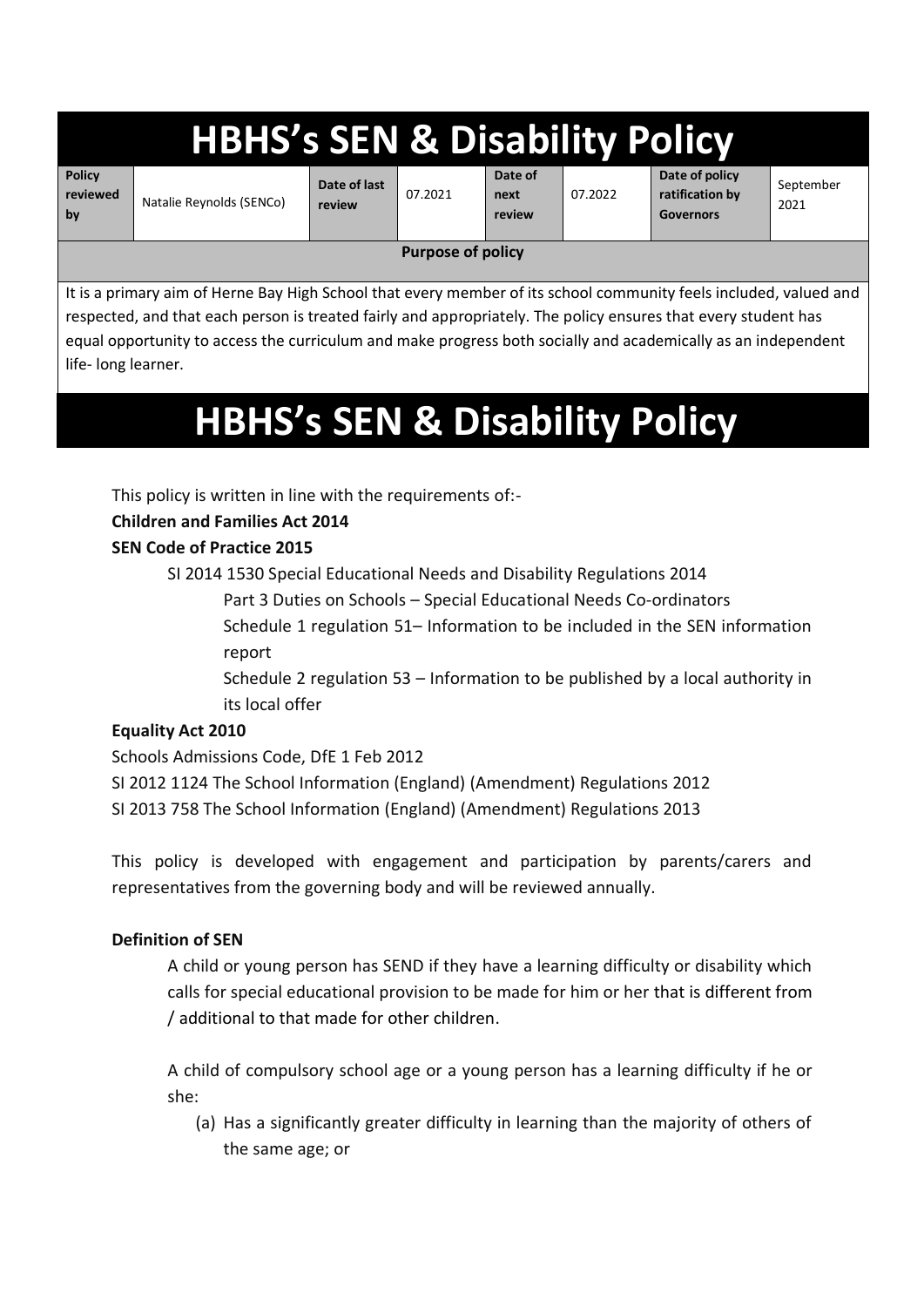*(b)* Has a disability which prevents or hinders him or her from making use of facilities of a kind generally provided for others of the same age in mainstream schools or mainstream post-16 institutions. *SEN Code of Practice (2015)*

#### **Definition of disability**

Many children and young people who have SEN may also have a disability under the Equality Act 2010 – that is'…a physical or mental impairment which has a long-term and substantial adverse effect on their ability to carry out normal day-to-day activities'. This definition provides a relatively low threshold and includes more children than many realise: 'long-term' is defined as 'a year or more' and 'substantial' is defined as 'more than minor' *SEN Code of Practice (2015)*

#### *1 The kinds of special educational need for which provision is made at the school*

At Herne Bay High School, we can make provision for every kind of frequently occurring special educational need which does not warrant an Education, Health and Care Plan. This includes: dyslexia, dyspraxia, speech and language needs, autism, asperger's syndrome, learning difficulties and emotional, social and mental health issues. The school will always work with best endeavours to meet the individual's needs.

There are other kinds of special educational need which do not occur as frequently and with which the school is less familiar, but we can access training and advice so that these kinds of needs can be met as far as is reasonably possible.

The school currently meets the needs of pupils with an Education, Health and Care plan with the following kinds of special educational need:

- Communication and Interaction
- Cognition and learning
- Social, mental and emotional health
- Sensory and/or physical

Decisions on the admission of pupils with an Education, Health and Care plan are made by the Local Authority.

The admission arrangements for pupils without an Education, Health and Care Plan do not discriminate against or disadvantage disabled children or those with special educational needs.

#### *2 Information about the policy for identification and assessment of pupils with SEND*

At Herne Bay High School, we formally monitor the progress of all students review their academic progress. We also use a range of assessments with pupils at various age related stages of their development.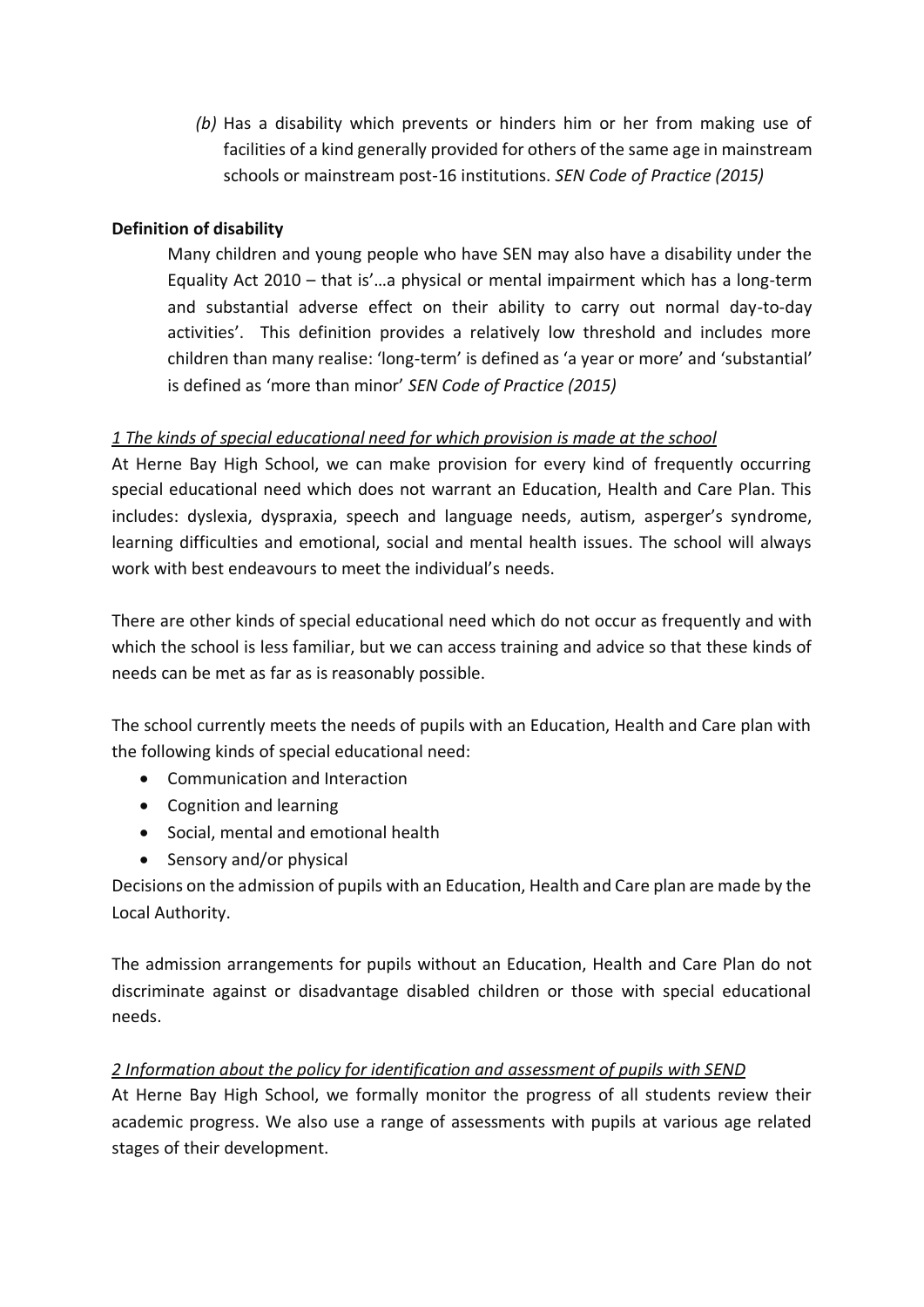Some students may make reduced progress, despite high-quality teaching targeted at their areas of weakness. For these pupils, and in consultation with parents, we will use a range of assessment tools to determine the cause of the learning difficulty. At Herne Bay High School we are experienced in using a variety of assessment tools and we have access to external advisors who are able to use a wide range of assessment tools when the school feels the need is appropriate.

The purpose of this more detailed assessment is to understand what additional resources and different approaches are required to enable the pupil to make best progress. A Personal Plan will document the approaches, which will be shared with parents. The plan will be reviewed regularly and revised if necessary. At this point we will have identified that the pupil has a special educational need and/or disability because the school is making special educational provision for the student, which is additional to and different from that which is normally available.

If the student is able to make at least satisfactory progress using this additional and different resource (but would not be able to maintain this good progress without it) we will continue to identify the pupil as having a special educational need. If the student is able to maintain good progress without the additional and different resources he or she will not be identified with special educational needs. When any change in identification of SEND is recognised, parents/carers will be notified.

We will ensure that all teachers and support staff who work with the pupil are aware of the support to be provided and the teaching approaches to be used.

## *3 Information about the school's policies for making provision for pupils with special educational needs whether or not they have EHC Plans, including*

#### *3a How the school evaluates the effectiveness of its provision for such pupils*

Each review of the SEND personal plan will be informed by the views of the pupil, parents/carers and class/subject teachers and the assessment information from teachers, which will show whether adequate progress is being made, which may be social, emotional, physical or academic.

The *SEND Code of Practice (2014, 6.17)* describes inadequate progress thus:

- Is significantly slower than that of their peers starting from the same baseline
- Fails to match or better the child's previous rate of progress
- Fails to close the attainment gap between rate of progress
- Widens the attainment gap

For students with an Education, Health and Care Plan there will be an annual review of the provision made for the child, which will enable an evaluation of the effectiveness of the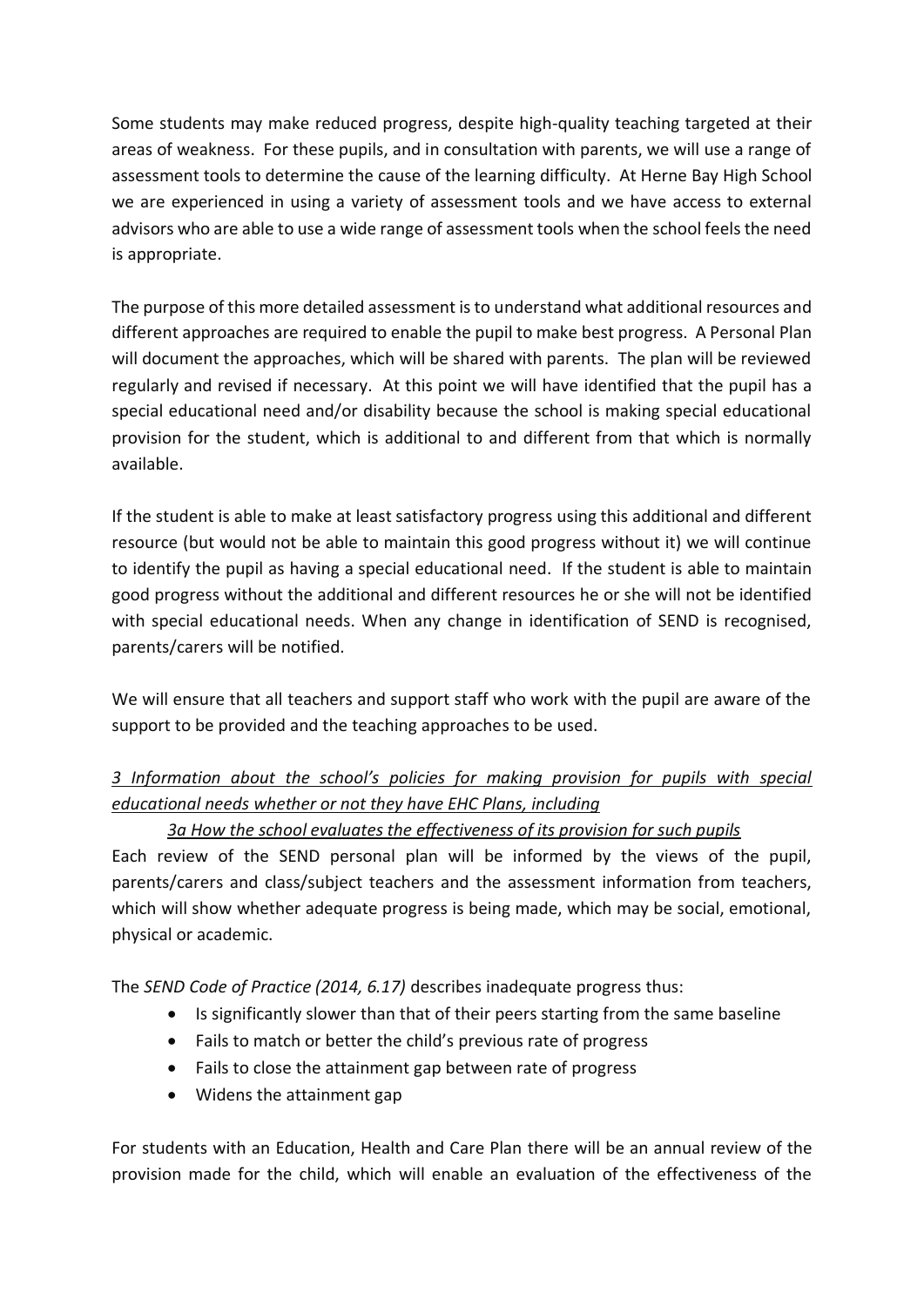special provision. The collation of all annual review evaluations of effectiveness will be reported to the governing body.

### *3b the school's arrangements for assessing and reviewing the progress of pupils with special educational needs and disability*

Every student in the school has their progress tracked and centrally recorded three times per year. In addition to this, pupils with special educational needs may have additional assessments.

If these assessments do not show adequate progress is being made the SEND personal plan will be reviewed and adjusted.

#### *3c the school's approach to teaching pupils with special educational needs*

High quality teaching, differentiated for individual pupils, is the first step in responding to pupils who have or may have SEND. Additional intervention and support cannot compensate for a lack of good quality teaching. Schools should regularly and carefully review the quality of teaching for all pupils, including those at risk of underachievement. This includes reviewing and, where necessary, improving, teachers' understanding of strategies to identify and support vulnerable pupils and their knowledge of the SEN most frequently encountered *SEN Code of Practice (2015, 6.37)*

We follow the Mainstream Core Standards [https://www.kelsi.org.uk/special-education](https://www.kelsi.org.uk/special-education-needs/inclusion/the-mainstream-core-standards)[needs/inclusion/the-mainstream-core-standards](https://www.kelsi.org.uk/special-education-needs/inclusion/the-mainstream-core-standards) and advice developed by Kent County Council to ensure that our teaching conforms to best practice.

In meeting the Mainstream Core Standards, the school employs some additional teaching approaches, as advised by internal and external assessments e.g. SEND interventions, one to one tutoring, precision teaching, mentoring, in class support, small group teaching, a variety of other interventions and the use of ICT software learning packages. These are delivered by staff employed through the funding provided to the school as 'notional SEN funding' or 'high needs funding'.

## *3d how the school adapts the curriculum and learning environment for pupils with special educational needs*

At Herne Bay High School we follow the advice in the Mainstream Core Standards on how to adapt the curriculum and the learning environment for pupils with special educational needs. We also incorporate the advice provided as a result of assessments, both internal and external, and the strategies described in Education, Health and Care Plans.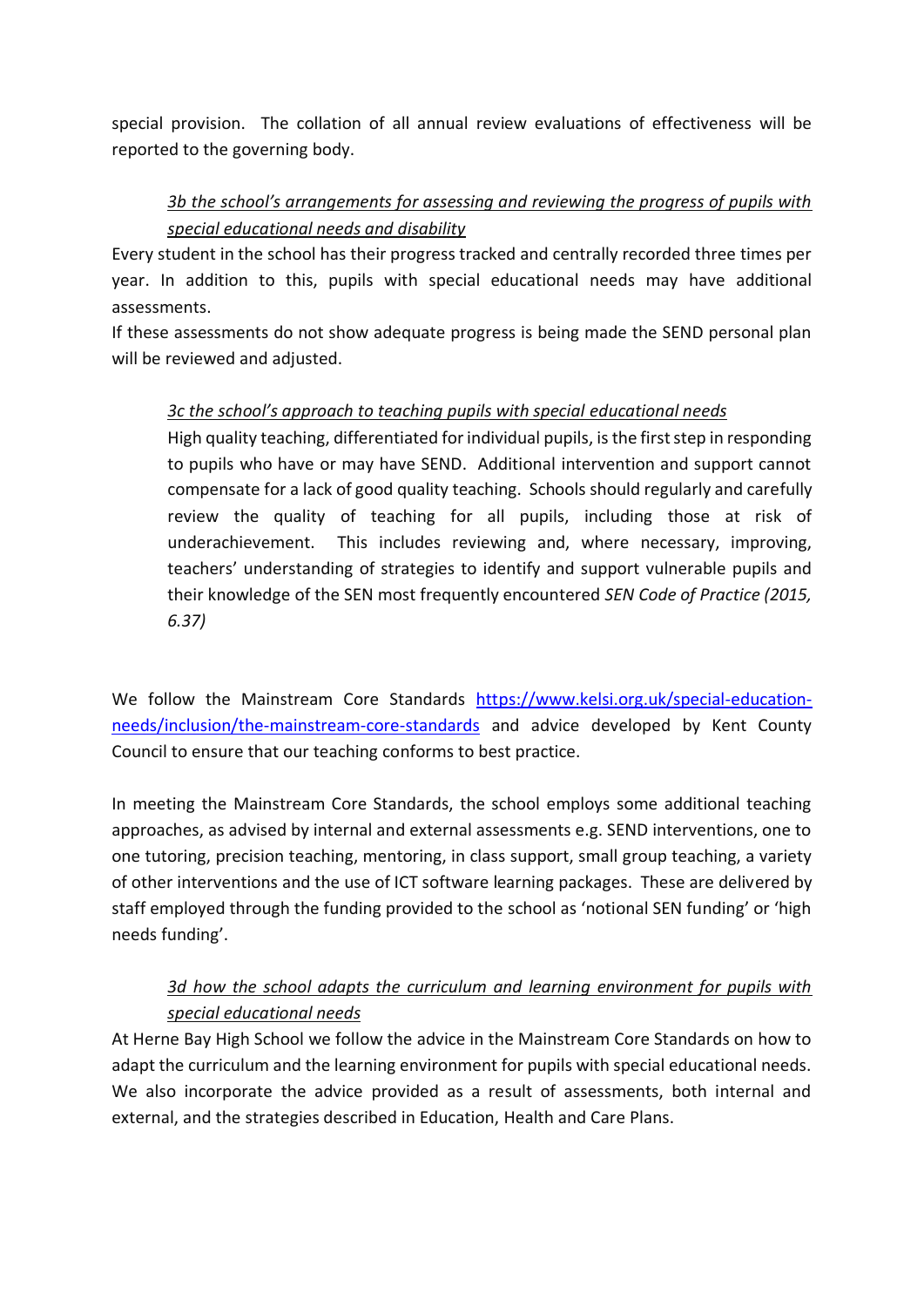As part of our requirement to keep the appropriateness of our curriculum and learning environment under review the Governors and Senior Leadership Team are continuously looking to make improvements as part of the schools accessibility planning. Any aspects of the school that need improving are identified and shared with relevant staff.

## *3e additional support for learning that is available to pupils with special educational needs and/or disability*

As part of our budget we receive 'notional SEN funding'. This funding is used to ensure that the quality of teaching is good in the school and that there are sufficient resources to deploy additional and different teaching for pupils requiring SEN support. The amount of support required for each pupil to make good progress will be different in each case. In very few cases a very high level of resource is required. The funding arrangements require schools to provide up to £6000 per year of resource for pupils with high needs, and above that amount the school applies to the Local Authority for 'high needs funding'. This is kept under review and re-applications are made according to needs on an annual basis.

## *3f how the school enables pupils with special educational needs and / or disability to engage in activities of the school (including physical activities) together with children who do not have special educational needs*

All clubs, trips and activities offered to pupils at Herne Bay High are available to pupils with special educational needs either with or without an Education, Health and Care Plan. Where it is necessary, the school will use the resources available to it to provide additional adult support to enable the safe participation of the pupil in the activity

## *3g support that is available for improving the emotional and social development of pupils with special educational needs and /or disability*

At Herne Bay High School we understand that an important feature of the school is to enable all pupils to develop emotional resilience and social skills, both through direct (and indirect) teaching for instance PSHE, Assemblies & Mentor time.

For some pupils, with the most need for help in this area, we also can provide the following access to the Inclusion Team and a variety of interventions to support the development of social skills and self-esteem. These may include referral to a counsellor, mentor time with member of senior leadership team, referral to CAMHS or other outside professionals, peer mentoring scheme, LSA mentor scheme, adaptations to timetable and time-out space as required.

Pupils who may have emotional and social development issues because of their special educational needs will be supported to enable them to develop and mature appropriately. This will usually require additional and different resources, beyond that required by pupils who do not need this support.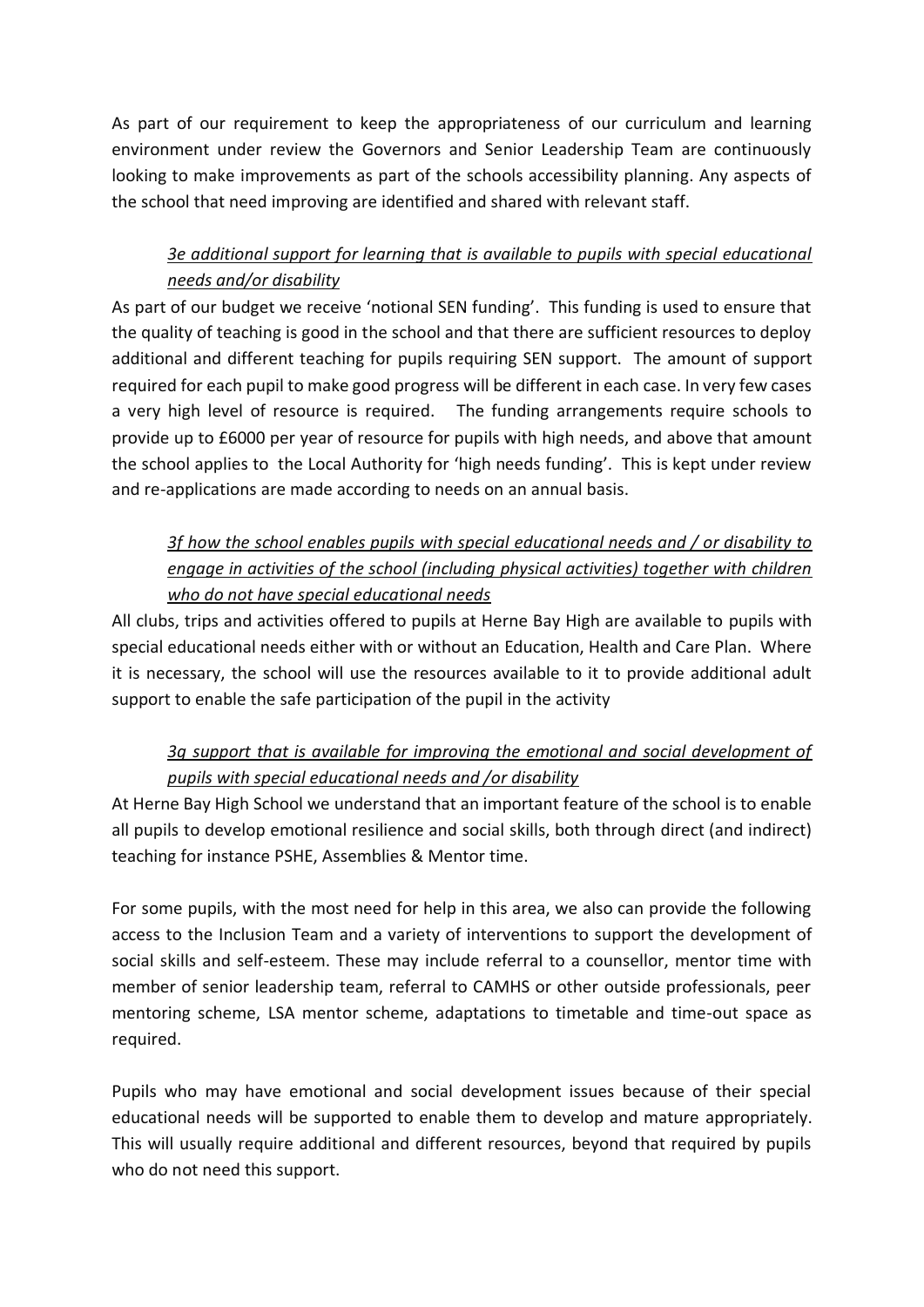#### *4 The name and contact details of the SENCOs*

The SENCos at Herne Bay High are Mrs N Reynolds and Mrs L Gowers. Mrs N Reynolds is a qualified English teacher who is completing the National Award for Special Education Coordination (PG Cert). Mrs L Gowers is a qualified Technology teacher who…

Both Mrs Reynolds and Mrs Gowers attend conferences and training sessions on a regular basis in order to keep up-to-date with the latest information and research in the world of SEND and any changes to the law surrounding disability.

Mrs Reynolds and Mrs Gowers can be contacted via the main school reception and telephone (01227 361221)

The desired and most effective first method of communication with the team is via [SEND@Henrebayhigh.org](mailto:SEND@Henrebayhigh.org) which is constantly monitored.

#### *5 The SEND Team at Herne Bay High*

The SEND Leader is Miss Price, she will be available to assist both SENCo's with issues that arise from a SEND perspective. The Deputy SENCo at Herne Bay High School is Mrs Stevens and the Assistant SENCo is Mrs Bagnaro. They are available via the school's reception and telephone (01227 361221) to assist with enquires relating to SEND. Likewise, the SEND Administrator is Miss Moore who can answer general enquiries and provide advice. She can be contacted via the school's reception and telephone (01227 361221).

Mrs Reynolds and Mrs Gowers lead a team of Learning Support Staff who are based in departments and within the central team. Learning Support Assistants provide in-class support / interventions and contribute to the overall progress of the students. In addition, we have Higher Level Teaching Assistants who provides planned interventions alongside the use of specialist resources. This is used to support the needs of students with SEND.

The desired and most effective first method of communication with the team is via [SEND@Henrebayhigh.org](mailto:SEND@Henrebayhigh.org) which is constantly monitored.

*6 Information about the expertise and training of staff in relation to children and young people with special educational needs and /or disability and how specialist expertise will be secured* All teachers and Learning Support Assistants have received a range of relevant SEND training which is regularly updated in line with the needs of staff CPD and the school.

The school has a number of highly trained staff, both classroom teachers, higher level teaching assistants and LSAs who have received a wide range of training in areas such as: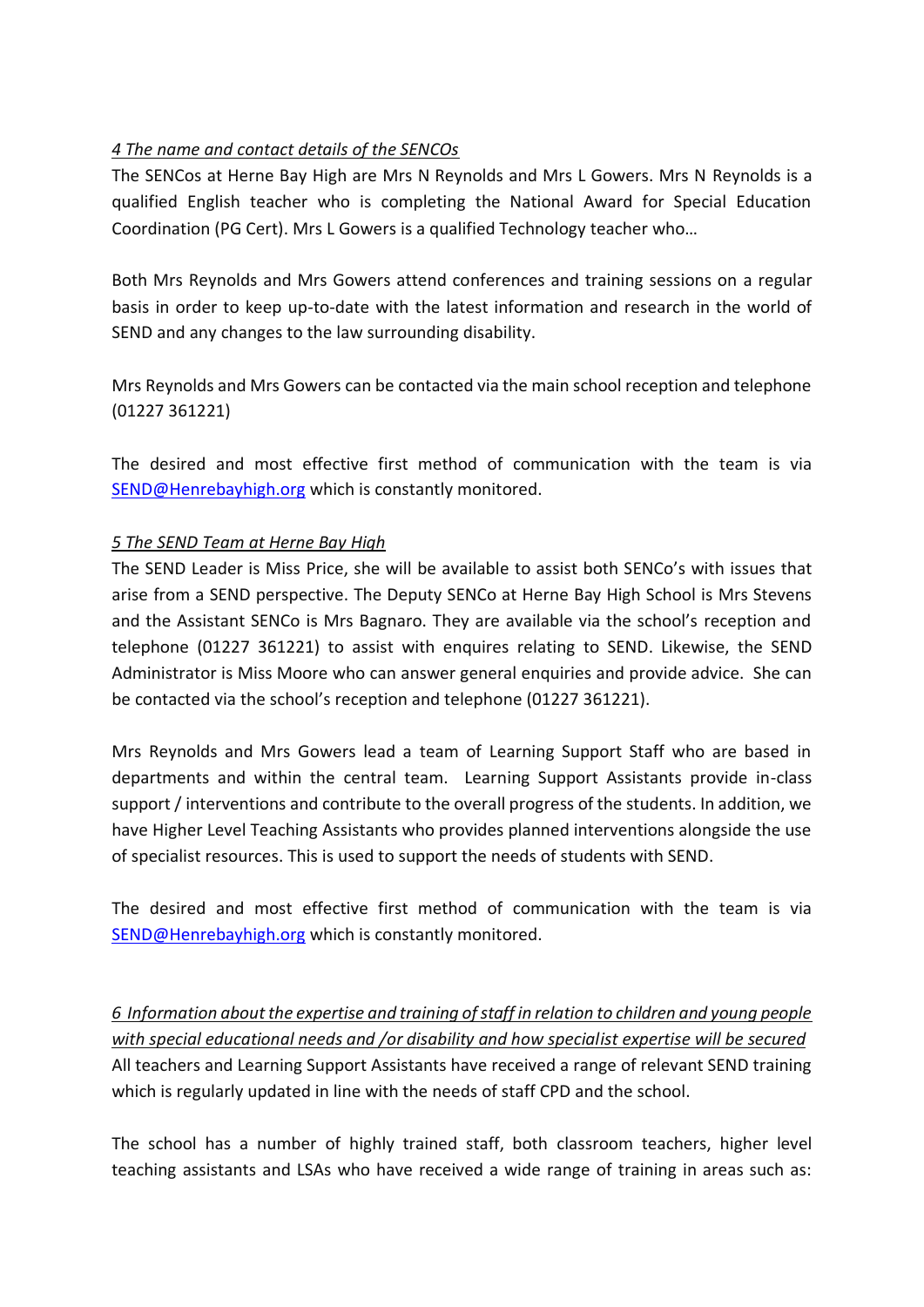dyslexia, dyspraxia, ASD, ADHD, Language for Learning, Precision Teaching, administering access arrangements for exams, the use of SIMs and collection of data, to name but a few.

Where a training need is identified beyond this, we will endeavour to find a provider who is able to deliver it. Some of the training providers we can approach are: the Specialist Teaching and Learning service – working in collaboration with local special schools, Educational Psychologist, Speech and language therapists, occupational therapists, physiotherapist, dyslexia specialists and parents and carers themselves.

## *7 Information about how equipment and facilities to support children and young people with special educational needs and /or disability will be secured*

Where external advisors recommend the use of equipment or facilities which the school does not have, we will aim to purchase it using the notional SEN funding, or high needs funding, or seek it by loan where appropriate. For highly specialist communication equipment, the school will seek the advice of the KCC Communication and Assistive Technology team or appropriate external agencies.

## *8 The arrangements for consulting parents of children with special educational needs and or disability about, and involving them in, their education*

All parents/carers of students at Herne Bay High School are invited to discuss the progress of their children each year and receive an annual written report. In addition, we are happy to arrange meetings outside these times. As part of our normal teaching arrangements, all pupils will access some additional teaching to help them catch-up if progress monitoring indicates that this is necessary; this will not imply that the student has a special educational need. All such provision will be recorded, tracked and evaluated on a Personal Plan which will be shared with parents.

If following this normal provision, improvements in progress are not seen, we will contact parents to discuss the use of internal or external assessments which will help us to address these needs better. We will also refer to the Local Inclusion Forum Team for advice and support. From this point onwards, the student will be identified as having special educational needs because special educational provision is being made and the parent will be invited to all planning and reviews of this provision. Parents will be actively supported to contribute to assessment, planning and review.

In addition to this, parents of pupils with an Education, Health and Care Plan will be invited to contribute to and attend an annual review, which, wherever possible will also include other agencies involved with the student. Information will be made accessible for parents/carers.

### *9 The arrangements for consulting young people with special educational needs and/ or disability about, and involving them in, their education*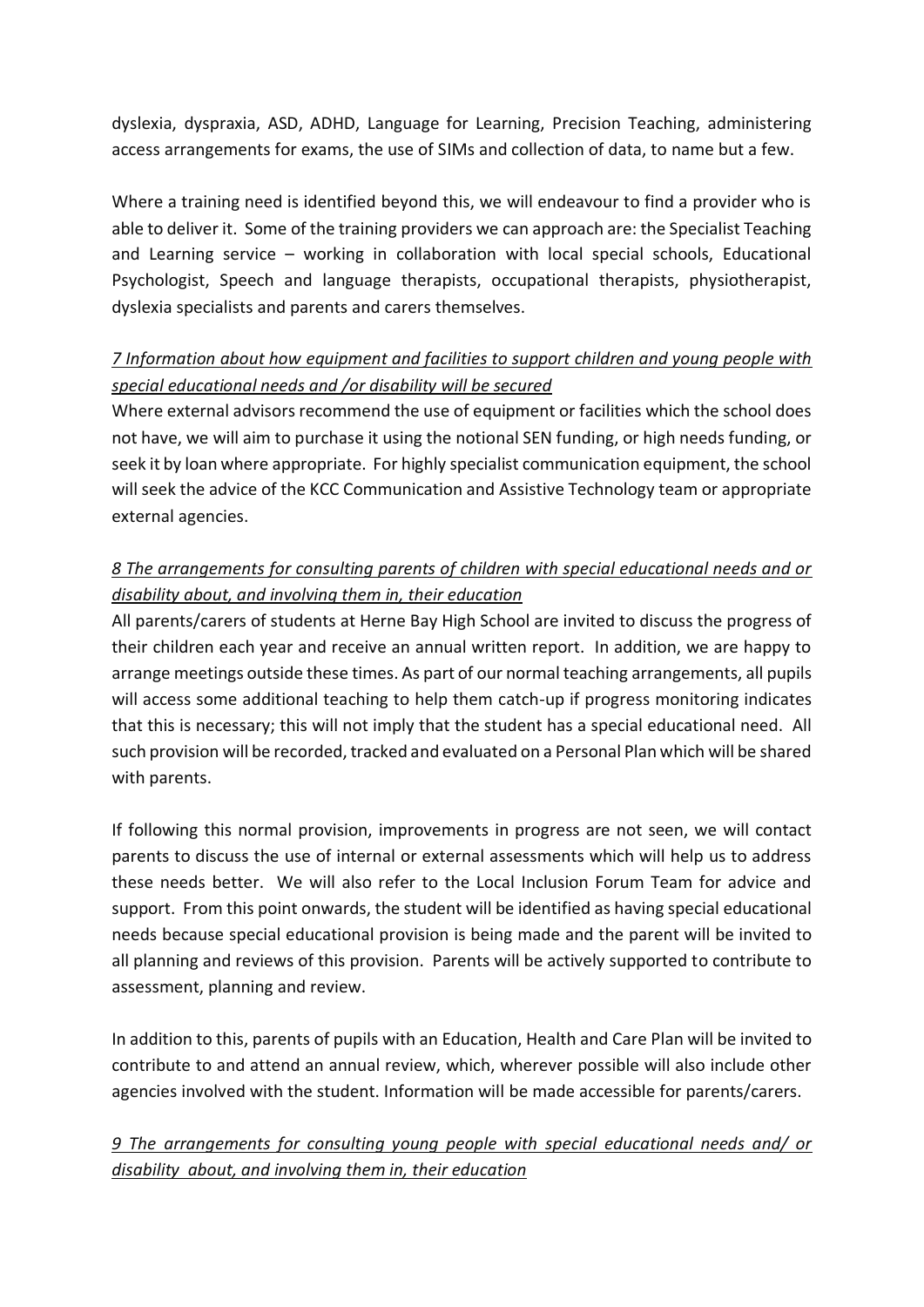When a pupil has been identified to have special educational needs because special educational provision is being made for him or her, the pupil will be consulted about and involved in the arrangements made for them as part of person-centred planning. Parents are likely to play a more significant role in the childhood years with the young person taking more responsibility and acting with greater independence in later years.

*10 The arrangements made by the governing body relating to the treatment of complaints from parents of pupils with special educational needs and /or disability concerning the provision made at the school*

The normal arrangements for the treatment of complaints at Herne bay High are used for complaints about provision made for special educational needs. We encourage parents to discuss their concerns with the Mentor, subject teacher, SENCo or year manager. They may wish to make an appointment with an Assistant Principal or Vice Principal to resolve the issue before making the complaint formal to the Principal. If the complaint is not resolved, it is referred to the Chair of the governing body.

If the complaint is still not resolved after it has been considered by the governing body, then a disagreement resolution service or mediation service can be contracted. If it remains unresolved after this, the complainant can appeal to the First–tier Tribunal (Special Educational Needs and Disability), if the case refers to disability discrimination, or to the Secretary of State for all other cases.

There are some circumstances, usually for children who have an Education, Health Care Plan, where there is a statutory right for parents to appeal against a decision of the Local Authority. Complaints which fall within this category cannot be investigated by the school.

*11 How the governing body involves other bodies, including health and social services bodies, local authority support services and voluntary organisations, in meeting the needs of pupils with special educational needs and or disability and in supporting the families of such pupils* The governing body monitors the school involvement with the following bodies:-

- Membership of the Local Inclusion Forum Team (LIFT) for access to specialist teaching and learning service
- Educational Psychologist deployed in-house
- Link to Disabled Children's Service for support to families for some pupils with high needs
- Access to local authority's / NHS Speech and Language Therapy Services / Occupational Therapy Services / Physiotherapy Services for pupils with requirement for direct therapy or advice
- Membership of professional networks for SENCO e.g. SENCO forum, NASEN, British Psychological Society, Optimus Hub etc.